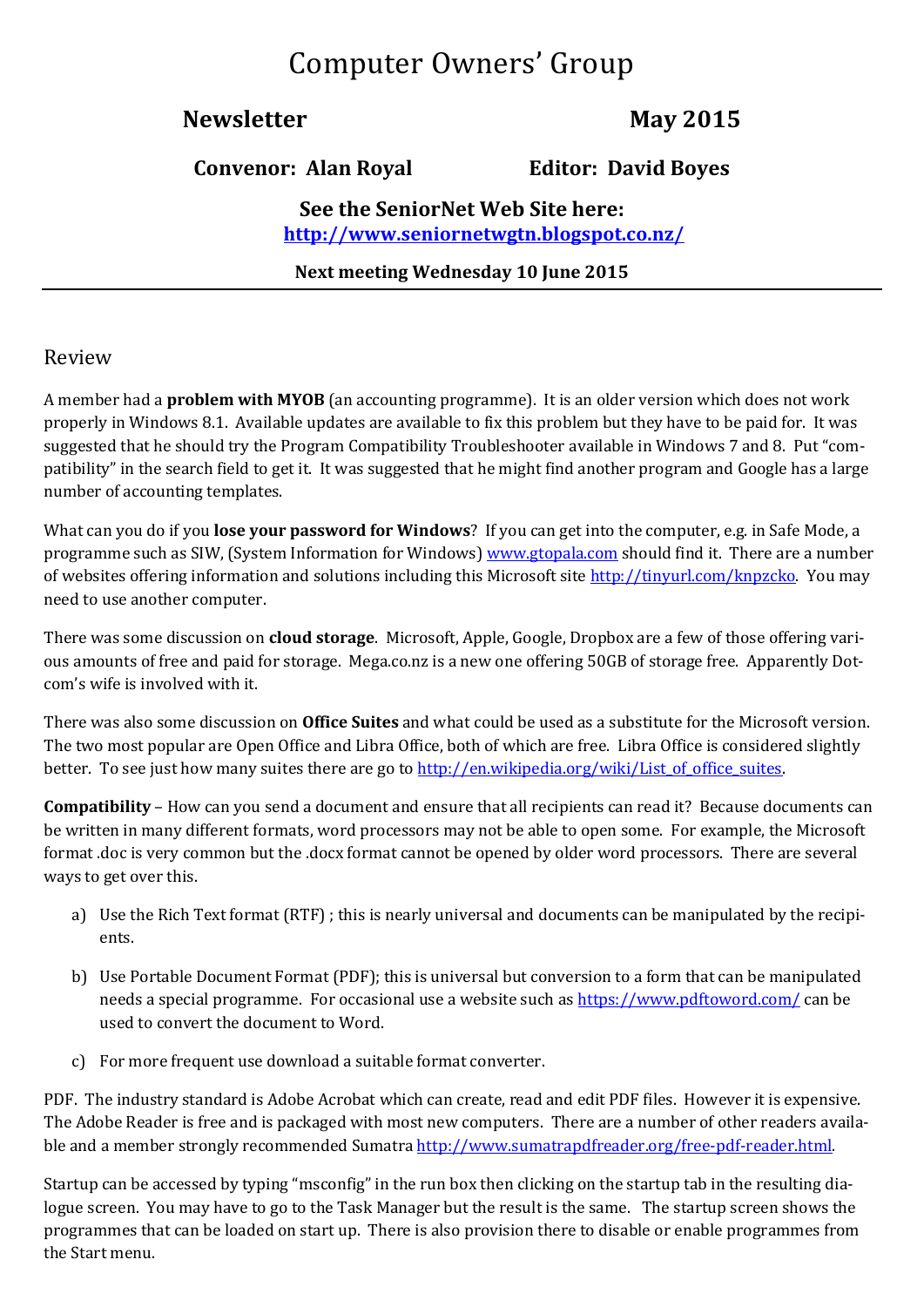One person discovered that his **bank password had been saved by Google Chrome**. This is not a good idea as Google is not particularly safe. To ensure that this does not happen go to Chrome, Settings, Advanced, Passwords and Forms and uncheck "Offer to save your Passwords". It is safer to use a password manager such as LastPass <https://lastpass.com/> which does keep passwords safely. At the end of this review I have added an article on this subject from MakeUseOf which is very much to the point.

Mention was made of **Techsoup** which is a not-for-profit organisation that works to help New Zealand charitable organisations to understand technology. We have benefited from this organisation in the past. For more see [www.techsoup.net.nz.](http://www.techsoup.net.nz/)

#### How do you **delete messages in Gmail?**

- a) If you just want to clear your inbox archive the old ones. They are then available for subsequent search, particularly if they have labels attached. Note clicking on **Archive** (the box with the down arrow) puts the selected items in the **All Mail** folder.
- b) To delete a page of entries, select all and press delete.
- c) To delete entries before a specified date put "before:YYY/MM/DD" in the inbox search box, then Select All and Delete.

A new **browser called Vivaldi** is on the horizon. You can read about it and download a beta version at [https://vivaldi.com/.](https://vivaldi.com/)

Have you tried the Wellington Library My Gateway yet <http://www.wcl.govt.nz/mygateway/> ? It contains many items of interest including the daily newspapers and magazines from New Zealand and all round the world. What's more they are up to date!

# **Next meeting is on Wednesday 10 June at 10.00 am**

# **PASSWORDS AND PASSWORD MANAGERS**

**\_\_\_\_\_\_\_\_\_\_\_\_\_\_\_\_\_\_\_\_\_\_\_\_\_\_\_\_\_\_\_\_\_\_\_\_\_\_\_\_\_\_\_\_\_\_\_\_\_\_\_\_\_\_\_\_\_\_\_\_\_\_\_\_\_\_\_\_\_\_\_\_\_\_\_\_\_\_\_\_\_\_\_\_\_\_\_\_\_\_\_\_\_\_\_\_\_\_\_\_\_\_**

## from MakeUseOf

Internet Explorer, Firefox, Chrome, and most other browsers have a password saving feature - and many of you use it. So many of you ignore our advice about password managers because you think you don't need it. But you do need a password manager - in fact you need a password [manager?] more than someone who writes passwords down on a pad of paper stored by the computer.

We're going to tell you why.

All browsers store passwords; some browsers like Firefox and Chrome store them in plain text. Chrome's newer versions almost throw the offer to create and save passwords in your face, every time you create a new log in. The password looks strong but it's only as strong and safe as the way it is stored.

Chrome has a password manager built in that automatically generates complex, strong passwords. Great idea? Not so fast!

Why? Because anyone with access to your browser has access to the Web sites you log in to. And worse, in Chrome anyone can click Settings/Passwords and see an unencrypted list of your passwords and the Web sites they belong to; so that anyone who can open Chrome can get a password for any site you have stored in Chrome passwords. At least you can only get the passwords one by one in Chrome; Firefox makes it a lot easier, you can print a list of all passwords or export a list of all passwords with just one click. In the world of passwords, but hardly anywhere else, Internet Explorer leads the pack. It stores browser-saved passwords encrypted in the registry so no one can actually look at your passwords or print a list of them. But then anyone with access with Internet